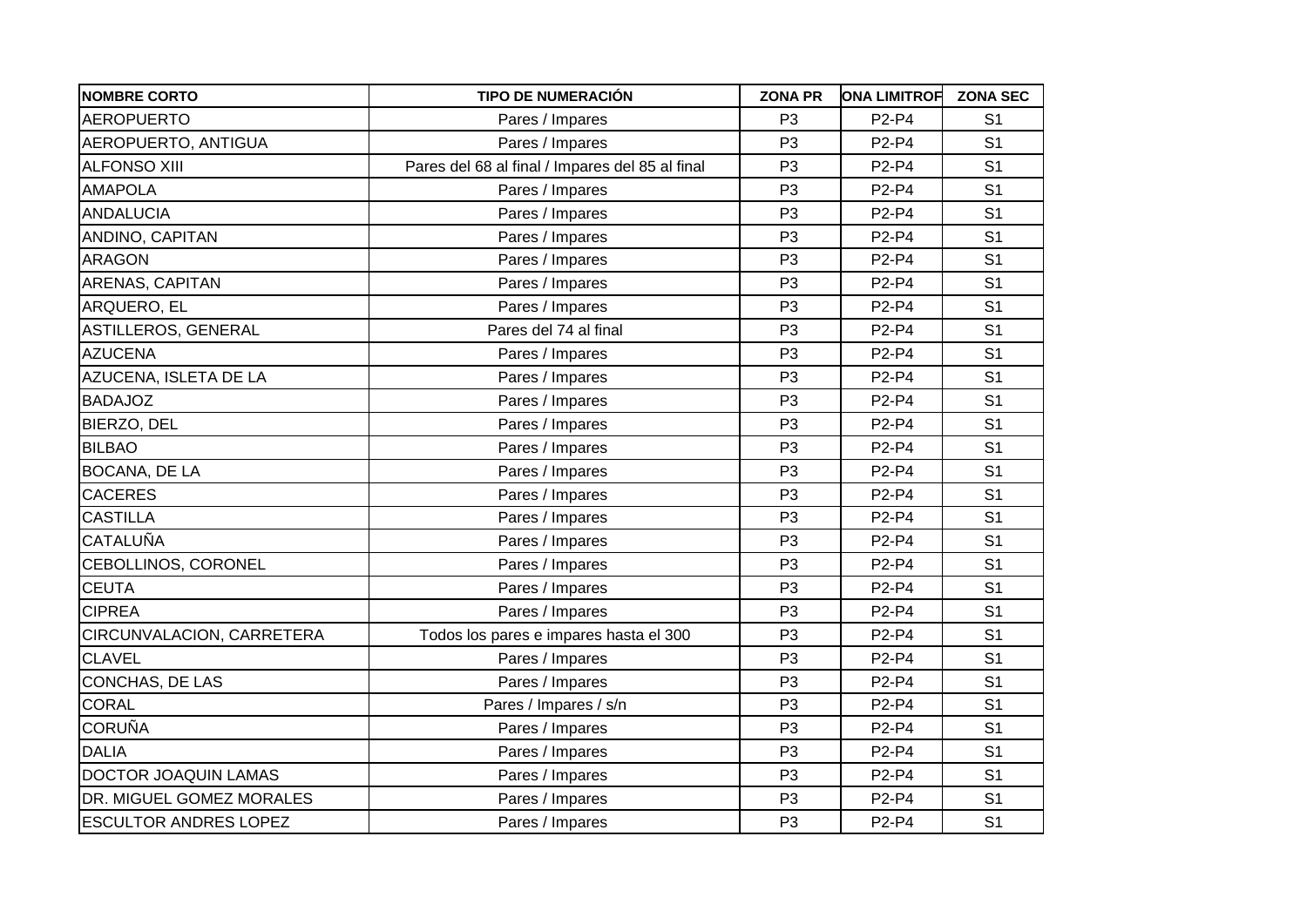| <b>ESPIGA</b>              | Pares / Impares       | P <sub>3</sub> | P2-P4 | S <sub>1</sub> |
|----------------------------|-----------------------|----------------|-------|----------------|
| EXPLANADA DEL GURUGU       | Pares / Impares       | P <sub>3</sub> | P2-P4 | S <sub>1</sub> |
| FERROL, DEL                | Pares / Impares       | P <sub>3</sub> | P2-P4 | S <sub>1</sub> |
| <b>FICUS</b>               | Pares / Impares       | P <sub>3</sub> | P2-P4 | S <sub>1</sub> |
| <b>FLORES Y MARIPOSAS</b>  | Pares / Impares       | P <sub>3</sub> | P2-P4 | S <sub>1</sub> |
| <b>GARDENIA</b>            | Pares / Impares       | P <sub>3</sub> | P2-P4 | S <sub>1</sub> |
| GOMEZ JORDANA, GRUPOS      | Pares / Impares       | P <sub>3</sub> | P2-P4 | S <sub>1</sub> |
| <b>GRAN TAPIZ</b>          | Pares / Impares       | P <sub>3</sub> | P2-P4 | S <sub>1</sub> |
| <b>GRANJA AGRICOLA</b>     | Pares / Impares / s/n | P <sub>3</sub> | P2-P4 | S <sub>1</sub> |
| GRANJERA, LA               | Pares / Impares       | P <sub>3</sub> | P2-P4 | S <sub>1</sub> |
| <b>GURUGU</b>              | Pares / Impares       | P <sub>3</sub> | P2-P4 | S <sub>1</sub> |
| HACH MOHAMED AMAR          | Pares / Impares       | P <sub>3</sub> | P2-P4 | S <sub>1</sub> |
| <b>HARDU</b>               | Pares / Impares       | P <sub>3</sub> | P2-P4 | S <sub>1</sub> |
| HARDU, PREFABRICADAS       | Pares / Impares       | P <sub>3</sub> | P2-P4 | S <sub>1</sub> |
| <b>HORTENSIA</b>           | Pares / Impares       | P <sub>3</sub> | P2-P4 | S <sub>1</sub> |
| <b>HOSPITAL MILITAR</b>    | Pares / Impares       | P <sub>3</sub> | P2-P4 | S <sub>1</sub> |
| <b>HUERTA CABO</b>         | Pares / Impares / s/n | P <sub>3</sub> | P2-P4 | S <sub>1</sub> |
| <b>HUERTA CALDERON</b>     | Pares / Impares / s/n | P <sub>3</sub> | P2-P4 | S <sub>1</sub> |
| <b>HUERTA CANO</b>         | Pares / Impares       | P <sub>3</sub> | P2-P4 | S <sub>1</sub> |
| HUERTA CARRILLO-NAVARRO    | Pares / Impares       | P <sub>3</sub> | P2-P4 | S <sub>1</sub> |
| HUERTA LAVADERO            | Pares / Impares / s/n | P <sub>3</sub> | P2-P4 | S <sub>1</sub> |
| <b>HUERTA SALAMA</b>       | Pares / Impares       | P <sub>3</sub> | P2-P4 | S <sub>1</sub> |
| IBIZA, DE                  | Pares / Impares       | P <sub>3</sub> | P2-P4 | S <sub>1</sub> |
| <b>INFANTA CRISTINA</b>    | Pares / Impares       | P <sub>3</sub> | P2-P4 | S <sub>1</sub> |
| <b>INFANTA ELENA</b>       | Pares / Impares       | P <sub>3</sub> | P2-P4 | S <sub>1</sub> |
| <b>INFANTAS DE ESPAÑA</b>  | Pares / Impares       | P <sub>3</sub> | P2-P4 | S <sub>1</sub> |
| <b>JAZMIN</b>              | Pares / Impares       | P <sub>3</sub> | P2-P4 | S <sub>1</sub> |
| <b>JIMENEZ E IGLESIAS</b>  | Pares / Impares       | P <sub>3</sub> | P2-P4 | S <sub>1</sub> |
| <b>JOSE LUIS FERNANDEZ</b> | Pares / Impares       | P <sub>3</sub> | P2-P4 | S <sub>1</sub> |
| LABERINTO, EL              | Pares / Impares       | P <sub>3</sub> | P2-P4 | S <sub>1</sub> |
| LEANDRO ALFAYA REY         | Pares / Impares       | P <sub>3</sub> | P2-P4 | S <sub>1</sub> |
| <b>LEGION, LA</b>          | Pares / Impares       | P <sub>3</sub> | P2-P4 | S <sub>1</sub> |
|                            |                       |                |       |                |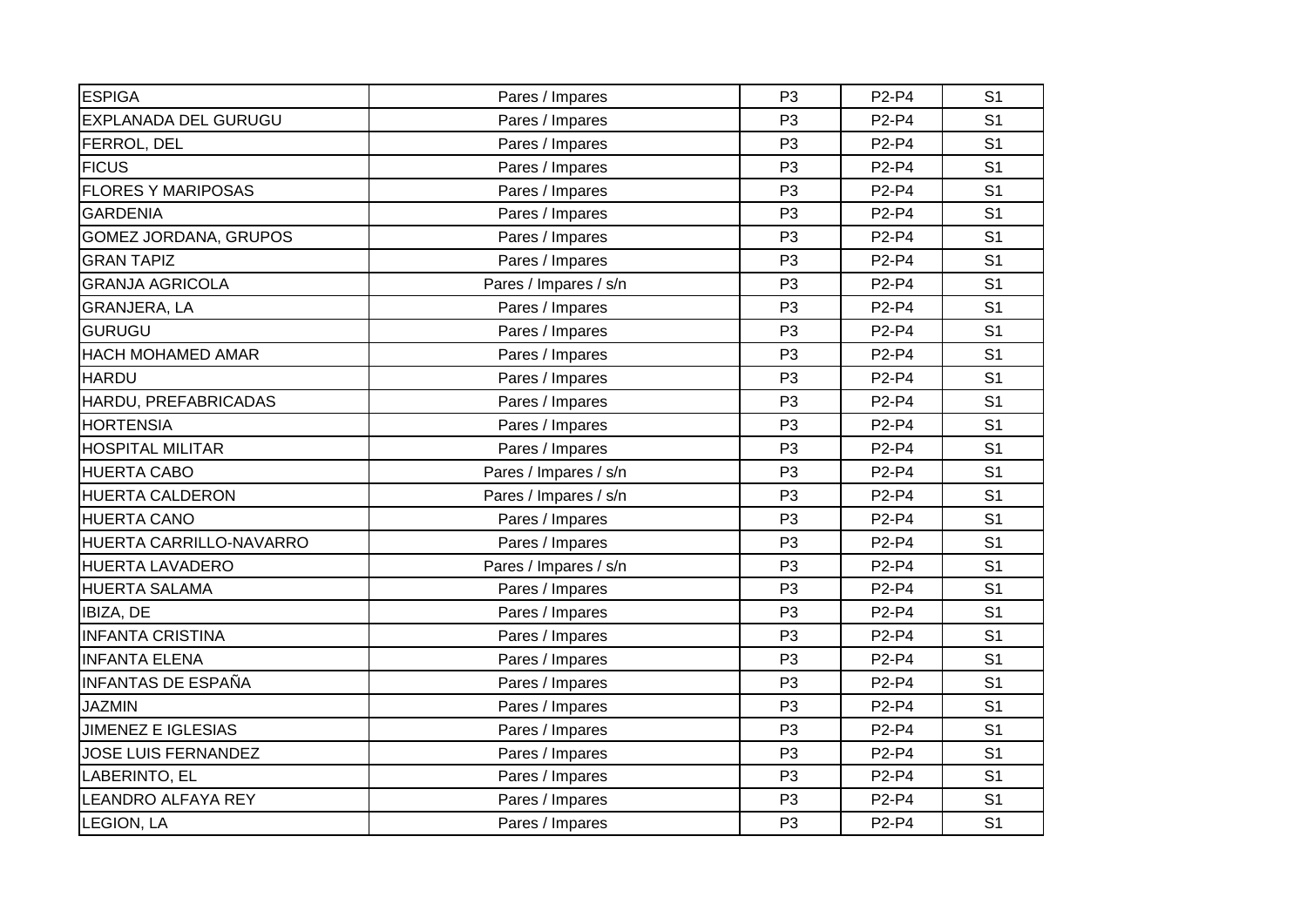| LEON                      | Pares / Impares                                | P <sub>3</sub> | P2-P4 | S <sub>1</sub> |
|---------------------------|------------------------------------------------|----------------|-------|----------------|
| <b>LIRIO</b>              | Pares / Impares                                | P <sub>3</sub> | P2-P4 | S <sub>1</sub> |
| <b>LUGO</b>               | Pares / Impares                                | P <sub>3</sub> | P2-P4 | S <sub>1</sub> |
| <b>LUIS DE OSTARIZ</b>    | Pares del 12 al final / Impares del 5 al final | P <sub>3</sub> | P2-P4 | S <sub>1</sub> |
| <b>MALLORCA</b>           | Pares / Impares                                | P <sub>3</sub> | P2-P4 | S <sub>1</sub> |
| <b>MAR CHICA</b>          | Pares / Impares                                | P <sub>3</sub> | P2-P4 | S <sub>1</sub> |
| MAR CHICA, PARALELA       | Pares / Impares                                | P <sub>3</sub> | P2-P4 | S <sub>1</sub> |
| <b>MARGARITAS, LAS</b>    | Pares / Impares                                | P <sub>3</sub> | P2-P4 | S <sub>1</sub> |
| MARINA, DOÑA              | Pares / Impares                                | P <sub>3</sub> | P2-P4 | S <sub>1</sub> |
| MASIA, LA                 | Pares / Impares                                | P <sub>3</sub> | P2-P4 | S <sub>1</sub> |
| <b>MATADERO PRIMERA</b>   | Pares / Impares                                | P <sub>3</sub> | P2-P4 | S <sub>1</sub> |
| <b>MATADERO SEGUNDA</b>   | Pares / Impares                                | P <sub>3</sub> | P2-P4 | S <sub>1</sub> |
| <b>MATERNIDAD</b>         | Pares / Impares                                | P <sub>3</sub> | P2-P4 | S <sub>1</sub> |
| MURAL DEL SOL             | Pares / Impares                                | P <sub>3</sub> | P2-P4 | S <sub>1</sub> |
| NAVARRA, DE               | Pares / Impares                                | P <sub>3</sub> | P2-P4 | S <sub>1</sub> |
| <b>ORENSE</b>             | Pares / Impares                                | P <sub>3</sub> | P2-P4 | S <sub>1</sub> |
| ORO DE AZUR               | Pares / Impares                                | P <sub>3</sub> | P2-P4 | S <sub>1</sub> |
| <b>ORQUIDEA</b>           | Pares / Impares                                | P <sub>3</sub> | P2-P4 | S <sub>1</sub> |
| ORTIGA, DE LA             | Pares / Impares                                | P <sub>3</sub> | P2-P4 | S <sub>1</sub> |
| <b>OSTRA</b>              | Pares / Impares                                | P <sub>3</sub> | P2-P4 | S <sub>1</sub> |
| <b>OVIEDO</b>             | Pares / Impares                                | P <sub>3</sub> | P2-P4 | S <sub>1</sub> |
| PAISAJE CATALAN           | Pares / Impares                                | P <sub>3</sub> | P2-P4 | S <sub>1</sub> |
| <b>PALENCIA</b>           | Pares / Impares                                | P <sub>3</sub> | P2-P4 | S <sub>1</sub> |
| <b>PAMPLONA</b>           | Pares / Impares                                | P <sub>3</sub> | P2-P4 | S <sub>1</sub> |
| PARALELA LAS CONCHAS      | Pares / Impares                                | P <sub>3</sub> | P2-P4 | S <sub>1</sub> |
| PEDRO AGUILAR MANZANARES  | Pares / Impares                                | P <sub>3</sub> | P2-P4 | S <sub>1</sub> |
| PERIODISTA ANGEL MORAN    | Pares / Impares                                | P <sub>3</sub> | P2-P4 | S <sub>1</sub> |
| PERIODISTA FCO. ROLDAN    | Pares / Impares                                | P <sub>3</sub> | P2-P4 | S <sub>1</sub> |
| PERIODISTA JOSE MINGORANC | Pares / Impares                                | P <sub>3</sub> | P2-P4 | S <sub>1</sub> |
| POLIGONO MARGARITAS, LAS  | Pares / Impares                                | P <sub>3</sub> | P2-P4 | S <sub>1</sub> |
| PONTEVEDRA, DE            | Pares / Impares                                | P <sub>3</sub> | P2-P4 | S <sub>1</sub> |
| ROSAS, DE LAS             | Pares / Impares                                | P <sub>3</sub> | P2-P4 | S <sub>1</sub> |
|                           |                                                |                |       |                |